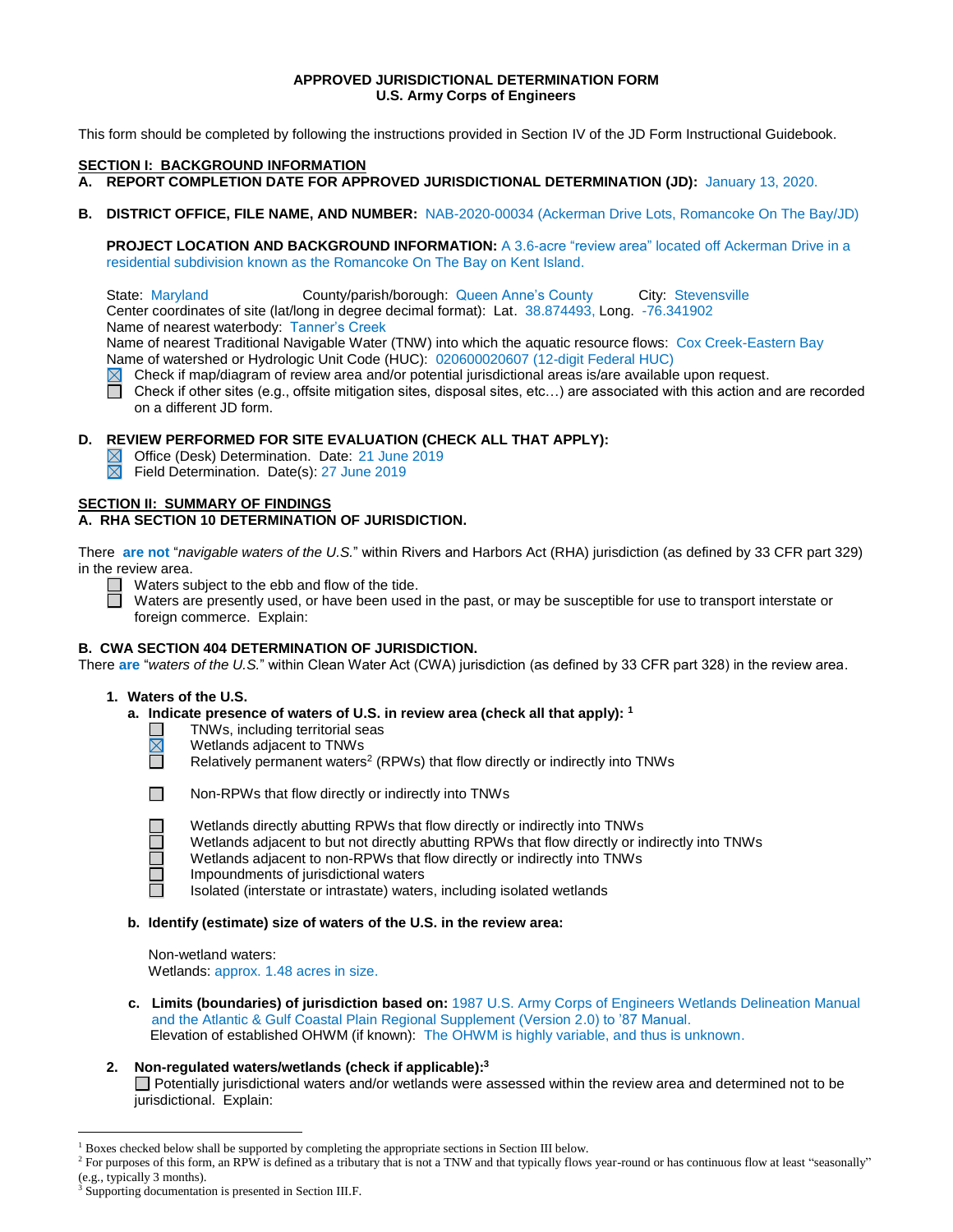#### **SECTION III: CWA ANALYSIS**

## **A. TNWs AND WETLANDS ADJACENT TO TNWs**

**The agencies will assert jurisdiction over TNWs and wetlands adjacent to TNWs. If the aquatic resource is a TNW, complete Section III.A.1 and Section III.D.1. only; if the aquatic resource is a wetland adjacent to a TNW, complete Sections III.A.1 and 2 and Section III.D.1.; otherwise, see Section III.B below**.

## **1. TNW**

Identify TNW:

Summarize rationale supporting determination:

## **2. Wetland adjacent to TNW**

Summarize rationale supporting conclusion that wetland is "adjacent": approximately 1.48 acres of wetlands are adjacent to Tanner's Creek, a tidal tributary to the Eastern Bay, a TNW. The size of each delineated wetland feature by lot number is identified below based on the revised JD plan provided by WSSI, Inc., dated 13 January 2020.

Wetlands located on Lots 1-3 (Section L): Lot 1 - 0.255 acres Lot 2 - 0.214 acres Lot 3 - 0.213 acres

Wetlands located on Lots 5-7 (Section L): Lot 5 - 0.233 acres Lot 6 - 0.235 acres Lot 7 - 0.235 acres

Wetlands located on Lot 2 (Section M): Lot 2 - 0.091 acres

# **B. CHARACTERISTICS OF TRIBUTARY (THAT IS NOT A TNW) AND ITS ADJACENT WETLANDS (IF ANY):**

**This section summarizes information regarding characteristics of the tributary and its adjacent wetlands, if any, and it helps determine whether or not the standards for jurisdiction established under** *Rapanos* **have been met.** 

**The agencies will assert jurisdiction over non-navigable tributaries of TNWs where the tributaries are "relatively permanent waters" (RPWs), i.e. tributaries that typically flow year-round or have continuous flow at least seasonally (e.g., typically 3 months). A wetland that directly abuts an RPW is also jurisdictional. If the aquatic resource is not a TNW, but has year-round (perennial) flow, skip to Section III.D.2. If the aquatic resource is a wetland directly abutting a tributary with perennial flow, skip to Section III.D.4.** 

**A wetland that is adjacent to but that does not directly abut an RPW requires a significant nexus evaluation. Corps districts and EPA regions will include in the record any available information that documents the existence of a significant nexus between a relatively permanent tributary that is not perennial (and its adjacent wetlands if any) and a traditional navigable water, even though a significant nexus finding is not required as a matter of law.**

**If the waterbody<sup>4</sup> is not an RPW, or a wetland directly abutting an RPW, a JD will require additional data to determine if the waterbody has a significant nexus with a TNW. If the tributary has adjacent wetlands, the significant nexus evaluation must consider the tributary in combination with all of its adjacent wetlands. This significant nexus evaluation that combines, for analytical purposes, the tributary and all of its adjacent wetlands is used whether the review area identified in the JD request is the tributary, or its adjacent wetlands, or both. If the JD covers a tributary with adjacent wetlands, complete Section III.B.1 for the tributary, Section III.B.2 for any onsite wetlands, and Section III.B.3 for all wetlands adjacent to that tributary, both onsite and offsite. The determination whether a significant nexus exists is determined in Section III.C below.**

- **1. Characteristics of non-TNWs that flow directly or indirectly into TNW**
	- **(i) General Area Conditions:** Watershed size: Drainage area: Average annual rainfall:

 $\overline{a}$ 

<sup>4</sup> Note that the Instructional Guidebook contains additional information regarding swales, ditches, washes, and erosional features generally and in the arid West.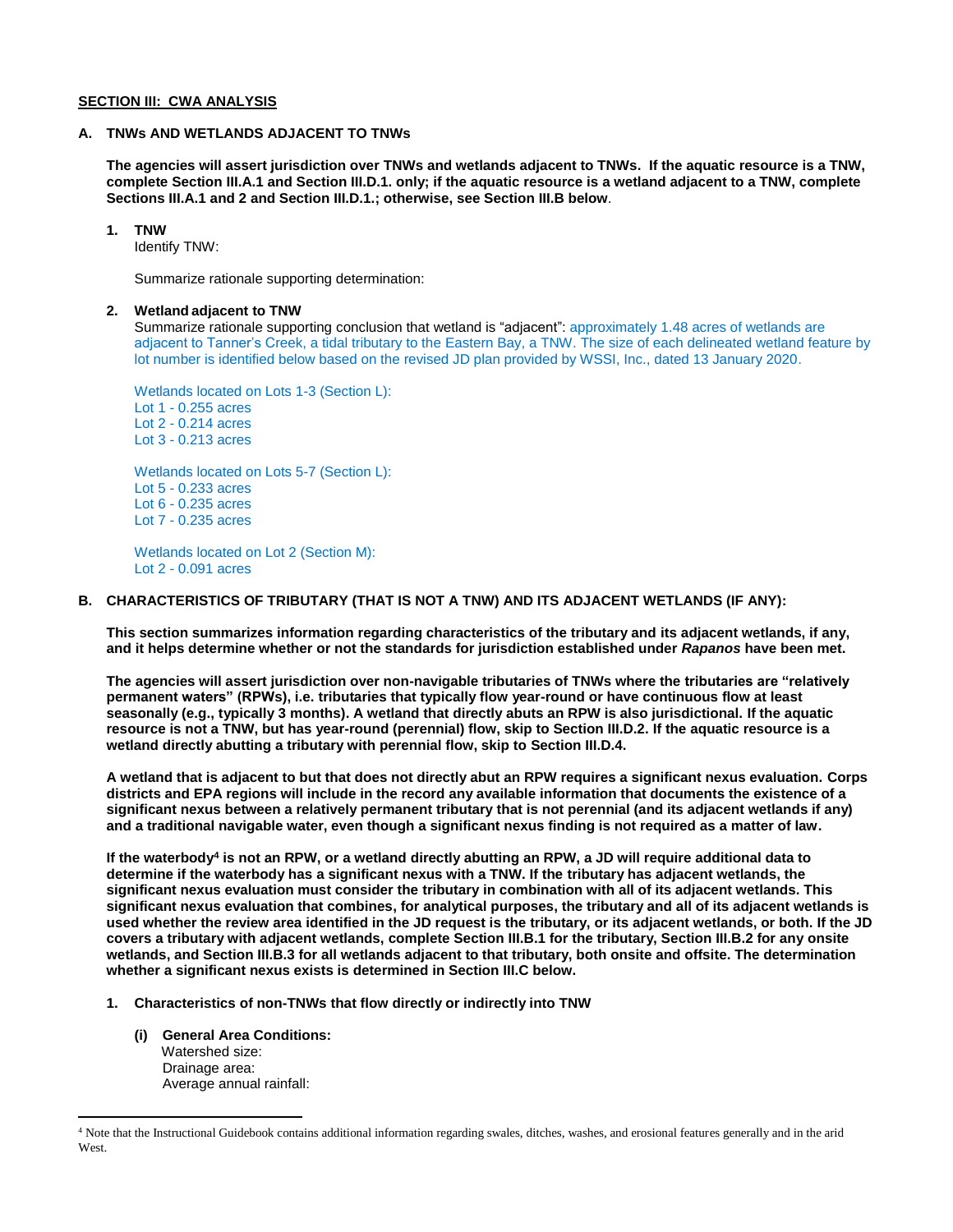Average annual snowfall:

|     |  | (ii) Physical Characteristics:<br>(a) Relationship with TNW:<br>$\Box$ Tributary flows directly into TNW.<br>Tributary flows through _ tributaries before entering TNW.                                                                                                                                                                                                                                                                        |
|-----|--|------------------------------------------------------------------------------------------------------------------------------------------------------------------------------------------------------------------------------------------------------------------------------------------------------------------------------------------------------------------------------------------------------------------------------------------------|
|     |  | Project waters are _ river miles from TNW.<br>Project waters are __ river miles from RPW.<br>Project waters are _ aerial (straight) miles from TNW.<br>Project waters are _ aerial (straight) miles from RPW.<br>Project waters cross or serve as state boundaries. Explain: __.                                                                                                                                                               |
|     |  | Identify flow route to TNW <sup>5</sup> :                                                                                                                                                                                                                                                                                                                                                                                                      |
|     |  | Tributary stream order, if known:                                                                                                                                                                                                                                                                                                                                                                                                              |
| (b) |  | General Tributary Characteristics (check all that apply):<br>Tributary is:<br>Natural<br>Artificial (man-made). Explain:<br>Manipulated (man-altered). Explain:                                                                                                                                                                                                                                                                                |
|     |  | <b>Tributary</b> properties with respect to top of bank (estimate):<br>Average width:<br>Average depth:<br>Average side slopes:                                                                                                                                                                                                                                                                                                                |
|     |  | Primary tributary substrate composition (check all that apply):<br><b>Silts</b><br>Sands<br>Concrete<br>Cobbles<br>Gravel<br>Muck<br>Vegetation. Type/% cover:<br>Bedrock<br>Other. Explain:                                                                                                                                                                                                                                                   |
|     |  | Tributary condition/stability [e.g., highly eroding, sloughing banks]. Explain:<br>Tributary geometry:<br>Tributary gradient (approximate average slope):                                                                                                                                                                                                                                                                                      |
|     |  | $(c)$ Flow:<br>Tributary provides for:                                                                                                                                                                                                                                                                                                                                                                                                         |
|     |  | Estimate average number of flow events in review area/year:                                                                                                                                                                                                                                                                                                                                                                                    |
|     |  | Describe flow regime:                                                                                                                                                                                                                                                                                                                                                                                                                          |
|     |  | Other information on duration and volume:                                                                                                                                                                                                                                                                                                                                                                                                      |
|     |  | Surface flow is:<br>Characteristics:                                                                                                                                                                                                                                                                                                                                                                                                           |
|     |  | Subsurface flow:                                                                                                                                                                                                                                                                                                                                                                                                                               |
|     |  | $\Box$ Dye (or other) test performed: N/A.                                                                                                                                                                                                                                                                                                                                                                                                     |
|     |  | Tributary has (check all that apply):<br>$\Box$ Bed and banks<br>OHWM <sup>6</sup> (check all indicators that apply):<br>clear, natural line impressed on the bank<br>the presence of litter and debris<br>changes in the character of soil<br>destruction of terrestrial vegetation<br>shelving<br>the presence of wrack line<br>vegetation matted down, bent, or absent<br>sediment sorting<br>leaf litter disturbed or washed away<br>scour |
|     |  |                                                                                                                                                                                                                                                                                                                                                                                                                                                |

 $<sup>5</sup>$  Flow route can be described by identifying, e.g., tributary a, which flows through the review area, to flow into tributary b, which then flows into TNW.</sup> <sup>6</sup>A natural or man-made discontinuity in the OHWM does not necessarily sever jurisdiction (e.g., where the stream temporarily flows underground, or where the OHWM has been removed by development or agricultural practices). Where there is a break in the OHWM that is unrelated to the waterbody's flow regime (e.g., flow over a rock outcrop or through a culvert), the agencies will look for indicators of flow above and below the break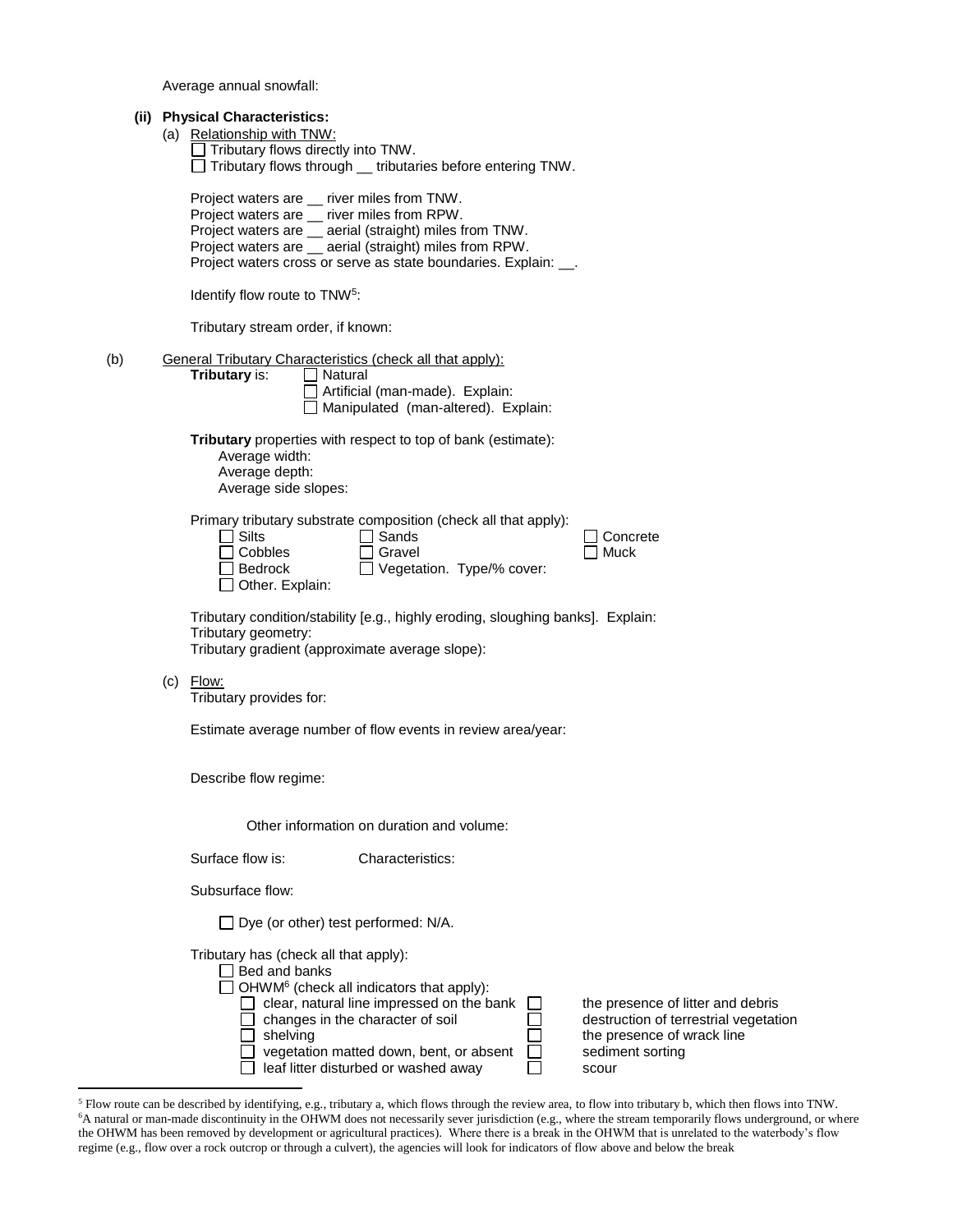| sediment deposition                            |  |
|------------------------------------------------|--|
| $\Box$ water staining                          |  |
| $\Box$ other (list):                           |  |
| Discontinuous OHWM. <sup>7</sup> Explain: N/A. |  |

 $\square$  multiple observed or predicted flow events<br> $\square$  abrupt change in plant community abrupt change in plant community

If factors other than the OHWM were used to determine lateral extent of CWA jurisdiction (check all that apply):

|                                                                                                                                                                                                                            | Mean High Water Mark indicated by:<br>High Tide Line indicated by:<br>oil or scum line along shore objects<br>$\Box$ survey to available datum;<br>fine shell or debris deposits (foreshore)<br>$\Box$ physical markings;<br>physical markings/characteristics<br>vegetation lines/changes in vegetation types.<br>tidal gauges<br>other (list): |  |  |
|----------------------------------------------------------------------------------------------------------------------------------------------------------------------------------------------------------------------------|--------------------------------------------------------------------------------------------------------------------------------------------------------------------------------------------------------------------------------------------------------------------------------------------------------------------------------------------------|--|--|
| (iii) Chemical Characteristics:<br>Characterize tributary (e.g., water color is clear, discolored, oily film; water quality; general watershed<br>characteristics, etc.). Explain:<br>Identify annotic pollutante if known |                                                                                                                                                                                                                                                                                                                                                  |  |  |

Identify specific pollutants, if known:

# **(iv) Biological Characteristics. Channel supports (check all that apply):**

- $\Box$  Riparian corridor. Characteristics (type, average width):
- Wetland fringe. Characteristics:
- $\Box$  Habitat for:
	- $\Box$  Federally Listed species. Explain findings:
	- $\Box$  Fish/spawn areas. Explain findings:
	- Other environmentally-sensitive species. Explain findings:
	- $\Box$  Aquatic/wildlife diversity. Explain findings:

## **2. Characteristics of wetlands adjacent to non-TNW that flow directly or indirectly into TNW**

## **(i) Physical Characteristics:**

- (a) General Wetland Characteristics:
	- Properties:

Wetland size: Wetland type. Explain: Wetland quality. Explain:

Project wetlands cross or serve as state boundaries. Explain:

(b) General Flow Relationship with Non-TNW: Flow is: Explain:

Surface flow is**:**  Characteristics:

Subsurface flow:Explain findings:  $\Box$  Dye (or other) test performed:

- (c) Wetland Adjacency Determination with Non-TNW:
	- $\Box$  Directly abutting
	- $\Box$  Not directly abutting
	- □ Discrete wetland hydrologic connection. Explain: Ecological connection. Explain:
		- $\Box$  Separated by berm/barrier. Explain:
- (d) Proximity (Relationship) to TNW Project wetlands are \_\_ river miles from TNW. Project waters are \_\_ aerial (straight) miles from TNW. Flow is from: \_\_. Estimate approximate location of wetland as within the \_\_ floodplain.
- **(ii) Chemical Characteristics:**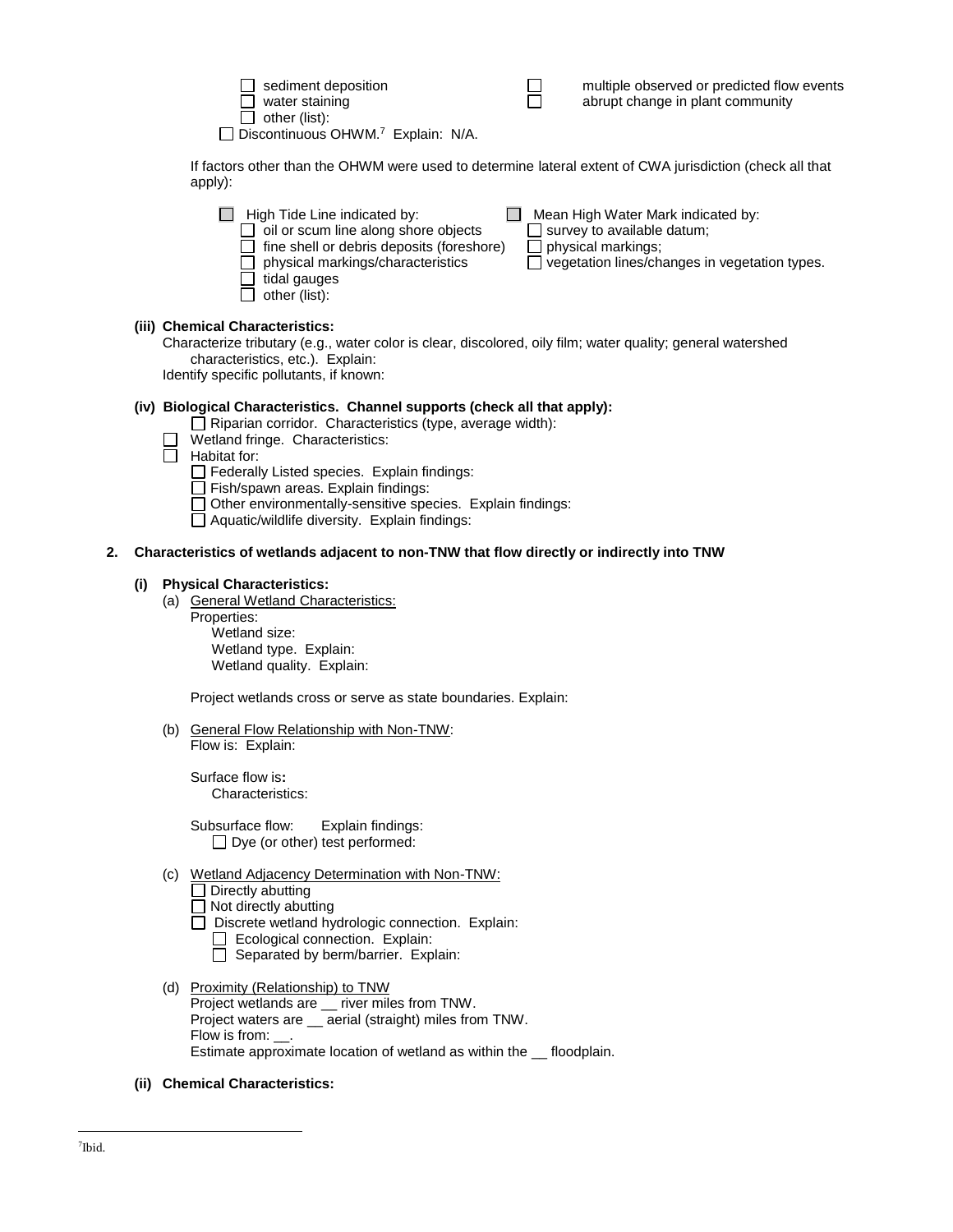Characterize wetland system (e.g., water color is clear, brown, oil film on surface; water quality; general watershed characteristics; etc.). Explain:

Identify specific pollutants, if known:

#### **(iii) Biological Characteristics. Wetland supports (check all that apply):**

- $\Box$  Riparian buffer. Characteristics (type, average width):
- □ Vegetation type/percent cover. Explain:
	- Habitat for:  $\Box$
	- $\Box$  Federally Listed species. Explain findings:
	- Fish/spawn areas. Explain findings:
	- $\Box$  Other environmentally-sensitive species. Explain findings:
	- $\Box$  Aquatic/wildlife diversity. Explain findings:

### **3. Characteristics of all wetlands adjacent to the tributary (if any)**

All wetland(s) being considered in the cumulative analysis:

Approximately \_\_ acres in total are being considered in the cumulative analysis.

For each wetland, specify the following:

| Directly abuts? (Y/N) | Size (in acres) | Directly abuts? (Y/N) | Size (in acres) |
|-----------------------|-----------------|-----------------------|-----------------|
|                       |                 |                       |                 |

Summarize overall biological, chemical and physical functions being performed: **Refer to Section IV.B.**

# **C. SIGNIFICANT NEXUS DETERMINATION**

**A significant nexus analysis will assess the flow characteristics and functions of the tributary itself and the functions performed by any wetlands adjacent to the tributary to determine if they significantly affect the chemical, physical, and biological integrity of a TNW. For each of the following situations, a significant nexus exists if the tributary, in combination with all of its adjacent wetlands, has more than a speculative or insubstantial effect on the chemical, physical and/or biological integrity of a TNW. Considerations when evaluating significant nexus include, but are not limited to the volume, duration, and frequency of the flow of water in the tributary and its proximity to a TNW, and the functions performed by the tributary and all its adjacent wetlands. It is not appropriate to determine significant nexus based solely on any specific threshold of distance (e.g. between a tributary and its adjacent wetland or between a tributary and the TNW). Similarly, the fact an adjacent wetland lies within or outside of a floodplain is not solely determinative of significant nexus.** 

#### **Draw connections between the features documented and the effects on the TNW, as identified in the** *Rapanos* **Guidance and discussed in the Instructional Guidebook. Factors to consider include, for example:**

- Does the tributary, in combination with its adjacent wetlands (if any), have the capacity to carry pollutants or flood waters to TNWs, or to reduce the amount of pollutants or flood waters reaching a TNW?
- Does the tributary, in combination with its adjacent wetlands (if any), provide habitat and lifecycle support functions for fish and other species, such as feeding, nesting, spawning, or rearing young for species that are present in the TNW?
- Does the tributary, in combination with its adjacent wetlands (if any), have the capacity to transfer nutrients and organic carbon that support downstream foodwebs?
- Does the tributary, in combination with its adjacent wetlands (if any), have other relationships to the physical, chemical, or biological integrity of the TNW?

#### **Note: the above list of considerations is not inclusive and other functions observed or known to occur should be documented below:**

- **1. Significant nexus findings for non-RPW that has no adjacent wetlands and flows directly or indirectly into TNWs.** Explain findings of presence or absence of significant nexus below, based on the tributary itself, then go to Section III.D:
- **2. Significant nexus findings for non-RPW and its adjacent wetlands, where the non-RPW flows directly or indirectly into TNWs.** Explain findings of presence or absence of significant nexus below, based on the tributary in combination with all of its adjacent wetlands, then go to Section III.D:
- **3. Significant nexus findings for wetlands adjacent to an RPW but that do not directly abut the RPW.** Explain findings of presence or absence of significant nexus below, based on the tributary in combination with all of its adjacent wetlands, then go to Section III.D:
- **D. DETERMINATIONS OF JURISDICTIONAL FINDINGS. THE SUBJECT WATERS/WETLANDS ARE (CHECK ALL THAT APPLY):**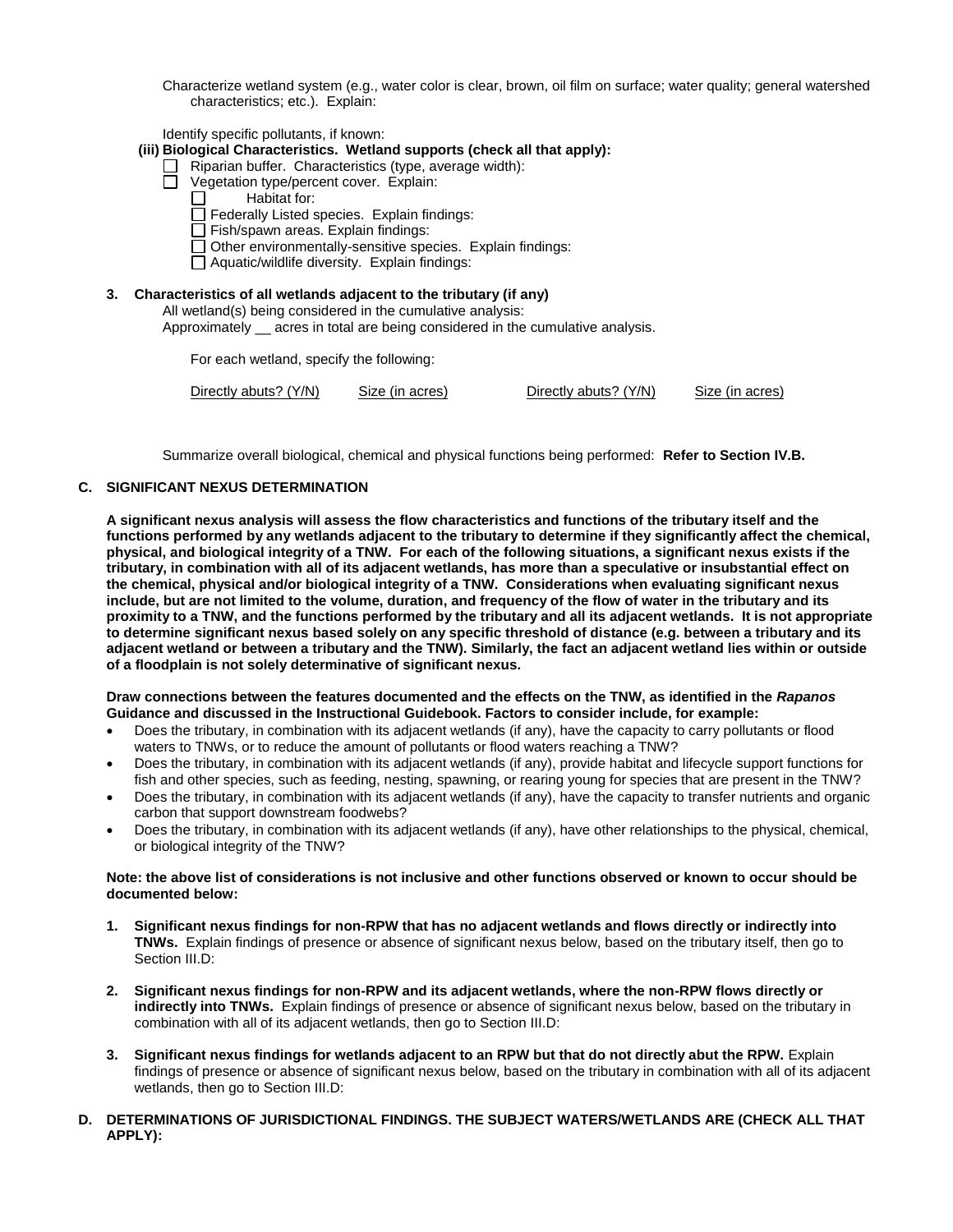- **1. TNWs and Adjacent Wetlands.** Check all that apply and provide size estimates in review area:
	- $\Box$  TNWs:

 $\Box$  Wetlands adjacent to TNWs:

- **2. RPWs that flow directly or indirectly into TNWs.**
	- □ Tributaries of TNWs where tributaries typically flow year-round are jurisdictional. Provide data and rationale indicating that tributary is perennial:
	- Tributaries of TNW where tributaries have continuous flow "seasonally" (e.g., typically three months each year) are jurisdictional. Data supporting this conclusion is provided at Section III.B. Provide rationale indicating that tributary flows seasonally:

Provide estimates for jurisdictional waters in the review area (check all that apply):

 $\Box$  Tributary waters:<br> $\Box$  Other non-wetlan

**Other non-wetland waters: acres.** 

Identify type(s) of waters:

# **3. Non-RPWs<sup>8</sup> that flow directly or indirectly into TNWs.**

■ Waterbody that is not a TNW or an RPW, but flows directly or indirectly into a TNW, and it has a significant nexus with a TNW is jurisdictional. Data supporting this conclusion is provided at Section III.C.

Provide estimates for jurisdictional waters within the review area (check all that apply):

- □ Tributary waters:
- □ Other non-wetland waters:
	- Identify type(s) of waters:

# **4. Wetlands directly abutting an RPW that flow directly or indirectly into TNWs.**

Wetlands directly abut RPW and thus are jurisdictional as adjacent wetlands.

Wetlands directly abutting an RPW where tributaries typically flow year-round. Provide data and rationale indicating that tributary is perennial in Section III.D.2, above.

Provide rationale indicating that wetland is directly abutting an RPW:

■ Wetlands directly abutting an RPW where tributaries typically flow "seasonally." Provide data indicating that tributary is seasonal in Section III.B and rationale in Section III.D.2, above. Provide rationale indicating that wetland is directly abutting an RPW:

Provide acreage estimates for jurisdictional wetlands in the review area:

- **5. Wetlands adjacent to but not directly abutting an RPW that flow directly or indirectly into TNWs.**
	- $\Box$  Wetlands that do not directly abut an RPW, but when considered in combination with the tributary to which they are adjacent and with similarly situated adjacent wetlands, have a significant nexus with a TNW are jurisidictional. Data supporting this conclusion is provided at Section III.C.

Provide acreage estimates for jurisdictional wetlands in the review area:

# **6. Wetlands adjacent to non-RPWs that flow directly or indirectly into TNWs.**

 $\Box$  Wetlands adjacent to such waters, and have when considered in combination with the tributary to which they are adjacent and with similarly situated adjacent wetlands, have a significant nexus with a TNW are jurisdictional. Data supporting this conclusion is provided at Section III.C.

Provide estimates for jurisdictional wetlands in the review area:

# **7. Impoundments of jurisdictional waters.<sup>9</sup>**

- As a general rule, the impoundment of a jurisdictional tributary remains jurisdictional.
- $\Box$  Demonstrate that impoundment was created from "waters of the U.S.," or
- $\Box$  Demonstrate that water meets the criteria for one of the categories presented above (1-6), or
- Demonstrate that water is isolated with a nexus to commerce (see  $E$  below).

## **E. ISOLATED [INTERSTATE OR INTRA-STATE] WATERS, INCLUDING ISOLATED WETLANDS, THE USE, DEGRADATION OR DESTRUCTION OF WHICH COULD AFFECT INTERSTATE COMMERCE, INCLUDING ANY SUCH WATERS (CHECK ALL THAT APPLY):<sup>10</sup>**

 $\overline{a}$ 

<sup>8</sup>See Footnote # 3.

<sup>9</sup> To complete the analysis refer to the key in Section III.D.6 of the Instructional Guidebook.

**<sup>10</sup> Prior to asserting or declining CWA jurisdiction based solely on this category, Corps Districts will elevate the action to Corps and EPA HQ for review consistent with the process described in the Corps/EPA** *Memorandum Regarding CWA Act Jurisdiction Following Rapanos.*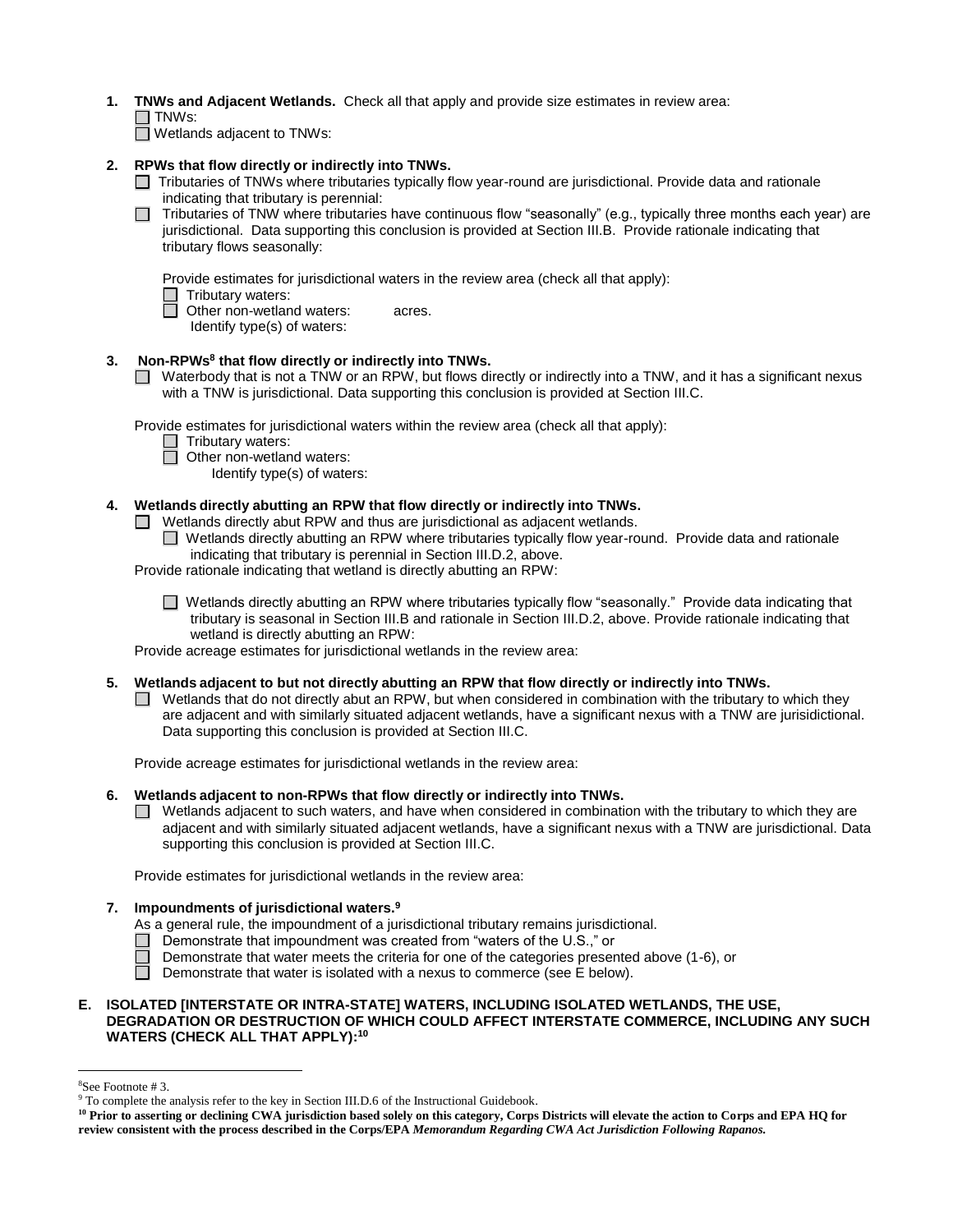|    | which are or could be used by interstate or foreign travelers for recreational or other purposes.<br>from which fish or shellfish are or could be taken and sold in interstate or foreign commerce.<br>which are or could be used for industrial purposes by industries in interstate commerce.<br>Interstate isolated waters. Explain:<br>Other factors. Explain:                                                                                                                                                                                                                                                                                                                                                                                                                                                                                                                                                                                                                                                                                                                                                                                                                                                                                                                                                                                                                                                                                                                                                                                                                                                                                                                                                                                                         |
|----|----------------------------------------------------------------------------------------------------------------------------------------------------------------------------------------------------------------------------------------------------------------------------------------------------------------------------------------------------------------------------------------------------------------------------------------------------------------------------------------------------------------------------------------------------------------------------------------------------------------------------------------------------------------------------------------------------------------------------------------------------------------------------------------------------------------------------------------------------------------------------------------------------------------------------------------------------------------------------------------------------------------------------------------------------------------------------------------------------------------------------------------------------------------------------------------------------------------------------------------------------------------------------------------------------------------------------------------------------------------------------------------------------------------------------------------------------------------------------------------------------------------------------------------------------------------------------------------------------------------------------------------------------------------------------------------------------------------------------------------------------------------------------|
|    | Identify water body and summarize rationale supporting determination:<br>Provide estimates for jurisdictional waters in the review area (check all that apply):<br>Tributary waters:<br>Other non-wetland waters:<br>Identify type(s) of waters:<br>Wetlands:                                                                                                                                                                                                                                                                                                                                                                                                                                                                                                                                                                                                                                                                                                                                                                                                                                                                                                                                                                                                                                                                                                                                                                                                                                                                                                                                                                                                                                                                                                              |
| F. | NON-JURISDICTIONAL WATERS, INCLUDING WETLANDS (CHECK ALL THAT APPLY):<br>If potential wetlands were assessed within the review area, these areas did not meet the criteria in the 1987 Corps of<br>Engineers Wetland Delineation Manual and/or appropriate Regional Supplements.<br>Review area included isolated waters with no substantial nexus to interstate (or foreign) commerce.<br>Prior to the Jan 2001 Supreme Court decision in "SWANCC," the review area would have been regulated based<br>solely on the "Migratory Bird Rule" (MBR).                                                                                                                                                                                                                                                                                                                                                                                                                                                                                                                                                                                                                                                                                                                                                                                                                                                                                                                                                                                                                                                                                                                                                                                                                         |
|    | Waters do not meet the "Significant Nexus" standard, where such a finding is required for jurisdiction.<br>Explain:                                                                                                                                                                                                                                                                                                                                                                                                                                                                                                                                                                                                                                                                                                                                                                                                                                                                                                                                                                                                                                                                                                                                                                                                                                                                                                                                                                                                                                                                                                                                                                                                                                                        |
|    | Other: (explain, if not covered above):                                                                                                                                                                                                                                                                                                                                                                                                                                                                                                                                                                                                                                                                                                                                                                                                                                                                                                                                                                                                                                                                                                                                                                                                                                                                                                                                                                                                                                                                                                                                                                                                                                                                                                                                    |
|    | Provide acreage estimates for non-jurisdictional waters in the review area, where the sole potential basis of jurisdiction is<br>the MBR factors (i.e., presence of migratory birds, presence of endangered species, use of water for irrigated agriculture),<br>using best professional judgment (check all that apply):<br>Non-wetland waters (i.e., rivers, streams):<br>Lakes/ponds:                                                                                                                                                                                                                                                                                                                                                                                                                                                                                                                                                                                                                                                                                                                                                                                                                                                                                                                                                                                                                                                                                                                                                                                                                                                                                                                                                                                   |
|    | Other non-wetland waters:<br>List type of aquatic resource:<br>Wetlands:                                                                                                                                                                                                                                                                                                                                                                                                                                                                                                                                                                                                                                                                                                                                                                                                                                                                                                                                                                                                                                                                                                                                                                                                                                                                                                                                                                                                                                                                                                                                                                                                                                                                                                   |
|    | Provide acreage estimates for non-jurisdictional waters in the review area that do not meet the "Significant Nexus" standard,<br>where such a finding is required for jurisdiction (check all that apply):<br>Non-wetland waters (i.e., rivers, streams):<br>Lakes/ponds:                                                                                                                                                                                                                                                                                                                                                                                                                                                                                                                                                                                                                                                                                                                                                                                                                                                                                                                                                                                                                                                                                                                                                                                                                                                                                                                                                                                                                                                                                                  |
|    | Other non-wetland waters:<br>acres. List type of aquatic resource:<br>Wetlands:                                                                                                                                                                                                                                                                                                                                                                                                                                                                                                                                                                                                                                                                                                                                                                                                                                                                                                                                                                                                                                                                                                                                                                                                                                                                                                                                                                                                                                                                                                                                                                                                                                                                                            |
|    | <b>SECTION IV: DATA SOURCES.</b>                                                                                                                                                                                                                                                                                                                                                                                                                                                                                                                                                                                                                                                                                                                                                                                                                                                                                                                                                                                                                                                                                                                                                                                                                                                                                                                                                                                                                                                                                                                                                                                                                                                                                                                                           |
|    | A. SUPPORTING DATA. Data reviewed for JD (check all that apply - checked items shall be included in case file and,<br>where checked and requested, appropriately reference sources below):<br>Maps, plans, plots or plat submitted by or on behalf of the applicant/consultant: JD Report prepared by Wetland Studies<br>IXI.<br>and Solutions Inc., dated June 21, 2019.<br>Data sheets prepared/submitted by or on behalf of the applicant/consultant.<br>$\boxtimes$ Office concurs with data sheets/delineation report.<br>$\Box$ Office does not concur with data sheets/delineation report.<br>Data sheets prepared by the Corps:<br>Corps navigable waters' study:<br>$\boxtimes$<br>U.S. Geological Survey Hydrologic Atlas:<br>$\boxtimes$ USGS NHD data.<br>$\Box$ USGS 8 and 12 digit HUC maps.<br>U.S. Geological Survey map(s). Cite scale & quad name: 1:24,000; Kent Island (7.5-Minute Series)<br>OMMMMM<br>USDA Natural Resources Conservation Service Soil Survey. Citation: Queen Anne's County Soil Survey.<br>National wetlands inventory map(s). Cite name: NWI Wetland Mapper<br>State/Local wetland inventory map(s): Maryland Department of Natural Resources State Wetland Inventory GIS data.<br>FEMA/FIRM maps: Panel 24035C0430D.<br>100-year Floodplain Elevation is: _ (National Geodectic Vertical Datum of 1929)<br>$\boxtimes$<br>Photographs: $\boxtimes$ Aerial (Name & Date): Google Earth aerial imagery years 2013 to 2018 or $\boxtimes$ Other (Name & Date):<br>Delineation site photos taken by the Corps' site visit dated 27 June 2019.<br>Previous determination(s). File no. and date of response letter: NAB-2014-00307 (Gene Deems/JD) dated 26 March<br>$\boxtimes$<br>2014.<br>$\Box$<br>Applicable/supporting case law: |
|    |                                                                                                                                                                                                                                                                                                                                                                                                                                                                                                                                                                                                                                                                                                                                                                                                                                                                                                                                                                                                                                                                                                                                                                                                                                                                                                                                                                                                                                                                                                                                                                                                                                                                                                                                                                            |